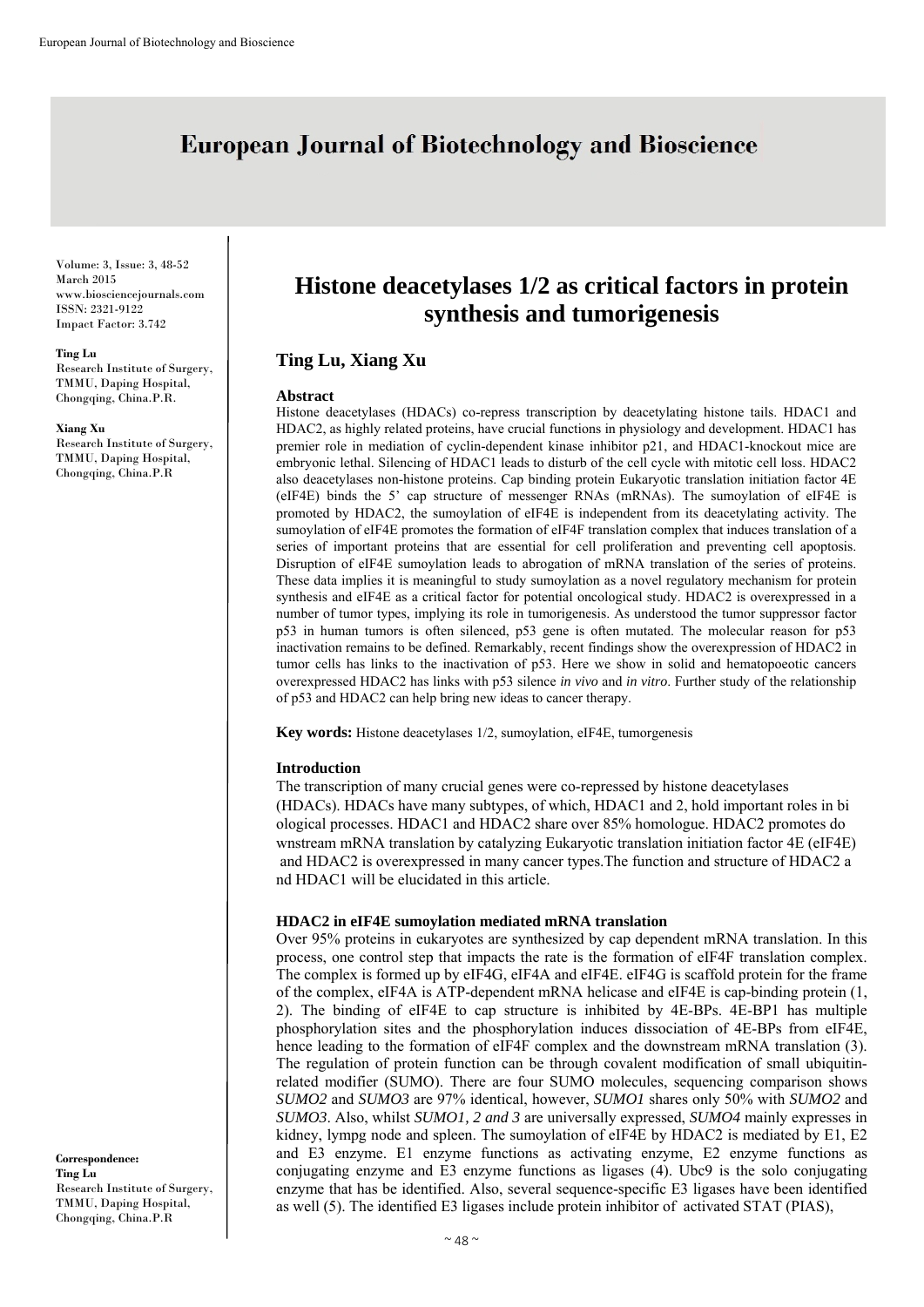RanBP2, polycomb group protein Pc2, and Mms21-Nse1 (6). Furthermore, HDAC4 and HDAC7 promote sumoylation of myocyte enhancer factor 2 (MEF2) and promyelocytic leukemia protein, respectively (7-9). Human HDACs is a family with 18 enzymes that can be grouped into 4 classes according to their sequence homology. Only HDAC4 and HDAC7 have been reported to have E3 activity. eIF4E is modified by SUMO1 conjugation, phosphorylation of Ser209 of eIF4E promotes sumoylation, eIF4E after sumoylation does not impact cap binding translation directly, but rather, induce the dissociation of 4E-BP1 and eIF4E, leading to the formation of eIF4F complex and mRNA translation. The study of sumoylation of eIF4E by HDAC2 and its regulation can largely broaden our view on HDAC related oncogenesis pathways.

## **Histone deacetylase 2 as an epigenetic regulator**

In cencer cells deacetylases are often dysfunctional (10, 11) and cell cycle control and differentiation are disturbed by HDAC overexpression (12, 13). HDAC2 is the most widely overexpressed factor of all HDAC family in cancer (12). Monitoring HDAC2 expression can observe the efficiency of histone deacetylases inhibitors (HDACi), in clinic, HDAC2 expression level is a meaningful indicator (14, 15). The deacetylation of lysine residues in proteins are catalyzed by HDAC2 (10, 11, 16, 17). HDAC2 is mediated by a number of posttranslational modifications (PTMs) and HDAC2 expression is mediated by transcriptional and posttranscriptional mechanism, the responsible enzymes for several PTMs regulating HDAC2 are found (10, 11). HDACi are broad compounds which can be divided into two groups: pan-HDACi and isoenzyme-selective HDACi (18, 19). Both are considered as promising future agents of tumor therapy (Table.1) (20). Treatment with HDACi leads to hyperacetylated protein accumulation (21). Therefore, cells exposed to these agents altered gene expression and signaling nodes (22, 23). The process to search for HDAC2 specific-targeting drugs is ongoing (24). Such drugs are expected to have positive functions whilst with less side effects (25).

| <b>Table 1:</b> HDACi with substances inactivating HDAC2. |  |
|-----------------------------------------------------------|--|
|-----------------------------------------------------------|--|

| <b>HDACi</b>                                            | Inhibitory profile                        | <b>Substance class</b>                  | <b>Indications</b>                                          | <b>References</b> |
|---------------------------------------------------------|-------------------------------------------|-----------------------------------------|-------------------------------------------------------------|-------------------|
| Vorinostat/SAHA<br>(Suberoylanilide hydroxamic<br>acid) | Pan-HDACi                                 | Hydroxamic acid                         | CTCL approval, for other<br>cancer types in clinical trials | 26                |
| Romidepsin/FK288                                        | Pan-HDACi                                 | Depsipeptide                            | Same as above                                               | 27                |
| VPA (valproic acid)                                     | Class I HDAC selective                    | Short fatty acid                        | In clinical trial phase III                                 | 28                |
| Entinostat/MS-275                                       | Class I HDAC selective<br>(HDAC1 > 2 > 3) | Benzamide                               | In clinical trial phase II                                  | 29, 30            |
| Butyrate                                                | Pan-HDACi                                 | Short fatty acid                        |                                                             | 31, 32            |
| Panobinostat/LBH-589                                    | Pan-HDACi                                 | Hydroxamic acid                         |                                                             | 33, 34            |
| Trichostatin A (TSA)                                    | Pan-HDACi                                 | Hydroxamic acid                         | Model HDACi not considered<br>for clinical use              | 35, 36            |
| <b>BRD8430</b>                                          | Class I HDAC selective<br>(HDAC1 > 2 > 3) | Lactam, ortho-amino<br>aniline group    |                                                             | 37                |
| CG-1521 (JW-1521)                                       | N/a                                       | Hydroxamic acid                         |                                                             | 38                |
| OSU-HDAC42 (AR-42)                                      | N/a                                       | Phenylbutyrate based<br>hydroxamic acid |                                                             | 39                |

#### **The interactions between tumor suppressor p53 and HDAC2**

The widely know tumor-suppressive transcription factor p53 is currently the most studied target protein of HDAC2. P53 tetramers target to a number of genes which mediate growth arrest, senescence, and cell apoptosis to limit cellular transformation (40). Additionally, p53 influences the generation of ROS (reactive oxygen species) and metabolism (41). P53 is inactivate in most cancers due to the loss of human p53 encoding gene TP53, TP53 mutations, or signaling pathway errors (42). Post translational modifications like phosphorylation, acetylation, ubiquitinylation, and sumoylation regulate p53 activities in vivo (43). HDAC2 and p53 are recently found heavily connected in terms of mediating each other in tumorigenesis. HDAC2 is recruited by p53 dependent target genes promoters to repress the transcription. HDAC2 PTMs manage interactions with particular targets (44). HDAC2 also coordinates with peptidylarginine deiminase 4 (PAD4) to mediate expression of p53 target gene. PAD4 takes part in lysine methylation mediation by triggering arginine citrullination. Together HDAC2 and PAD4 corepress p53 (45). When they bound to promoters, the histone acetylation and methylation are suppressed. When HDAC2 and PAD4 are released from the promoters of p53 target genes, the target genes gain increased

histone acetylation, methylation and transcription. The target genes include cyclin-dependent kinase inhibitor 1 (CDKN1A), growth arrest and DNA-damage-inducible (GADD45A), p53 upregulated modulator of apoptosis (PUMA/BBC3) (45). In addition, HDAC2 may also regulate p53 target genes without the presence of p53. For instance, HDAC2 is recruited to two binding sites by metastasis-associated protein 1 (MTA1) in the absence of p53 (46). P53 acetylation is indispensable from its function (47, 48). At least 13 lysine residues were found to be acetylated (47), and p53 is controlled by HDAC2 mediated deacelyation. K320 acetylation was suggested by evidence to be related for p53 signaling. HDAC2 deacelyates lysine residue K320 of p53 in colon tumor cells. HDAC2-p53 sumoylation dependent interaction results in acetylation of K320 of p53, lower DNA binding to p53 and target gene impaired transcription regulation.p53 C-terminal including K320 rather than N-terminal interacts more strongly with HDAC2 (45). In melanoma cells p53 expression is also regulated by HDAC2. These regulations allow cancer cells to hamper p53-dependent apoptosis.

## **HDAC1 and HDAC2 are critical for cancer pathogenesis**

Malignancies are usually characterized by chromosomal translocations in hematopoietic system (48-50). In fusion protein, DNA binding domain of one trancription factor is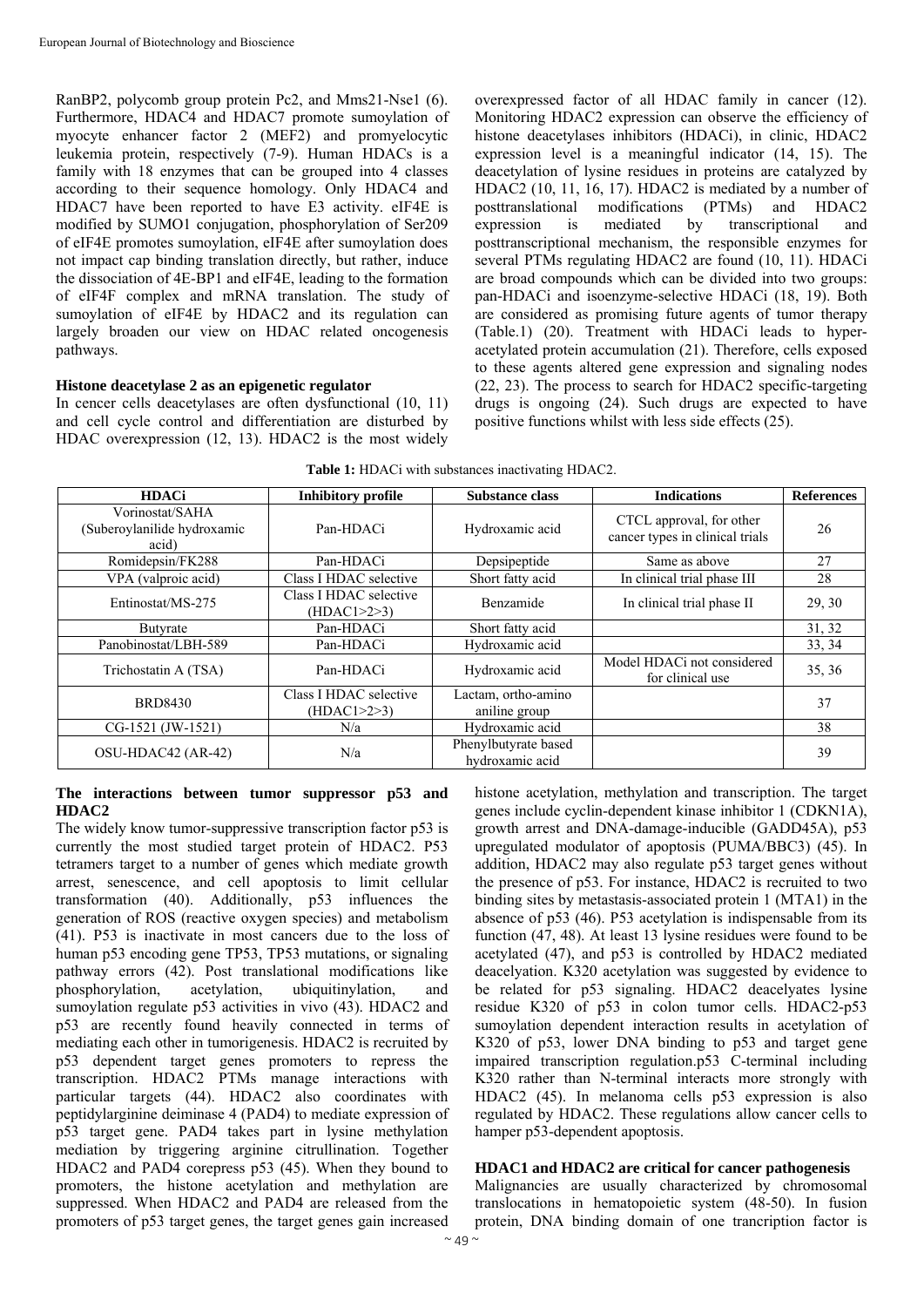fused into a protein which recruits epigenetic silencing factors including HDACs. Examples include PML-RARα and AML1- ETO. These factors induce transcription silence and a downstream blocking of the differentiation of hematopoietic precursors. The HDACs inhibition and PML-RARα elimination lead the cell differentiation and apoptosis (51). HDAC1 and HDAC2 are also crucial in development of immune cells and hematopoiesis. Previous study showed mice without *HDAC1* and *HDAC2* presented a termination of thymocyte proliferation (52, 53) and an *Hdac1/2 knock-out*  late T cells impairs CD4+ T cell lineage maintenance (54). Double knock-out mature mice causes thrombocytopenia by megakaryocytes premature apoptosis (55). However, single knock out of either *Hdac1*or *Hdac2* cannot generate hematopoietc phenotypes (56). *Hdac1* and *Hdac2* have divided immunoglobulin loci recombination effects in B cells (57). They control cell cycle progression by supressing *p21* expression and block in development of B cell (58). HDAC2 expression level was observed with elevation in acute myoloid leukemia (AML) patients' cells (59) with large variability. By using *Lck-Cre* thymocyte-specific knock-out systemm, deletion of *Hdac1* and *Hdac2* alleles showed increased lymphoma frequency in mice (60). SiRNA induced reduction of *Hdac1/2* levels in pre-leukemic stages quickly triggers leukemia onset (61). However, *Hdac2* knock down in p53 absence background did not lead to a higher leukemia incidence in mice (61). In conclusion, HDAC1 and HDAC2 are critical factors for hematopoietic cell development.

### **HDAC1 and HDAC2 are highly related whilst sharing differences**

HDAC1 and HDAC2 were duplication of the same ancient gene (62). They share 85% homologue in DNA sequence, but this identity highly focuses on dimerization and catalytic domains (AA 1-325) with identity of 92% whilst C-terminal shares only 72% identity. The deletion of C-terminal greatly impairs the activity of HDAC1 (63). Apart from structural similarities, HDAC1 and HDAC2 share a lot of binding partners, however, their functions in various biological processes are redundant. Deletion of either HDAC1 or HDAC2 in many cases is not lethal for cells whilst double deletion of both HDAC1 and HDAC2 results in cell death and mitotic collapse (64). In neural system, neuronal precursors' differentiation into neurons requires either HDAC1 or HDAC2, indicating a substitute role of HDAC1/2 (65). Coherent with the observation, consume of either HDAC1 or 2 by RNAi in tumor cells results in upregulation of both HDAC1 and HDAC2 (66). In a wider picture, HDAC1 and HDAC2 are not compensatory in other physiological systems. HDAC1 knock-out mice perished at embryonic phase while HDAC2 knock-out mice survive til perinatal phase. HDAC2 interference by RNAi in Hela cervical cells leads to p21<sup>CIP/Waf1</sup> expression upregulation (67). But in ostersarcoma U2OS cells, p21CIP/Waf1 expression is increased after HDAC1 consume as well (64). Last but not least, HDAC1 rather than HDAC2 controls ES differentiation. Specific consume of HDAC1 leads to reduced activity of CoREST, NuRD and Sin3A complexes (68). HDAC1 and 2 are both regulated by PTMs, while some PTMs happen in catalytic domain, majority of them happen in C-terminal domain. One of the best studied PTMs of HDAC1 and HDAC2 is phosphorylation. In eukaryotes phosphorylation consists of adding PO4 group to tyrosine, threonine and serine under the catalysis of specific kinases.

This process is balanced by dephosphorylation with the catalysis of phosphatases (69). HDAC1 is a phosphorylation substrate of casein kinase II (CKII) and PKA *in vitro* (70). HDAC2 is a phosphorylation substrated of CKII but not PKA (71). CKII phosphorylates HDAC1 on S421 and S423, another phosphorylation site T221 was discovered by MS. CKII phosphorylates HDAC2 on S422 and S424 and S394 (72).

### **Conclusion**

HDAC1 and HDAC2 have broad expression pattern in a wide range of tissues and play important roles in cell cycle and proliferation (73). In many tumor tissues HDAC1 and HDAC2 are disregulated also appearing to be the major deacetylases taken part in aberrant pathways of cancer cells. HDAC1 overexpression has been reported to be existence in hepatocelluar, colorectal, pancreatic, prostatic, and gastric (74- 80). Overexpression of HDAC2 is observed already at the polypstage (81). HDACi are scanned for potential anti-tumor therapy and *in vitro* experiments have been commenced showing HDACi indeed have potent in anti-tumor therapy. HDACi introduce cell cycle arrest, angiogenesis blocking, apoptosis and increase of antigenicity to tumor cells (82). Two types of HDACi have been approved by US FDA for T-cell cutaneous lymphoma for treatment (83, 84). At the same time, side effects and restrictions have also been reported (85). The reason for side effects might be there are various isotypes of HDACi, the HDACi subtype used for treatment might not be specific for the target cancer and clinical settings. HDAC1 and 2 are not only related in tumorgenesis but also in other pathological processes, like Huntington disease (86), diabetes (87), COPD and asthma (88).

#### **References**

- 1. Sonenberg N, Hinnebusch AG. *Cell* 2009; 136:731-745.
- 2. Gingras AC, Raught B, Sonenberg N. Annu Rev Biochem 1999; 68:913-963.
- 3. Gingras AC, Raught B, Gygi SP, Niedzwieka A, Miron M, Burley SK *et al.* Genes Dev 2001; 15:2852-2864.
- 4. Di Bacco A, Gill G. Cell Cycle 2006; 5:2310-2313.
- 5. Geiss-Friedlander R, Melchoir F. Nat Rev Mol Cel Bio 2007; 8:947-956.
- 6. Gregoire S, Yang XJ. Mol Cell Biol 2005; 25:2273-2287.
- 7. Zhao X, Sternsdorf T, Bolger TA, Evans RM, Yao TP. Mol Cell Biol 2005; 25:8456-8464.
- 8. Gao C, Ho CC, Reineke E, Lam M, Cheng X, Stanya *et al.* Mol Cell Biol 2008; 28:5658-5667.
- 9. Vatsyayan J, Qing G, Xiao G, Hu J. EMBO Rep 2008; 9:885-890.
- 10. Brandl A, Heinzel T, Krämer OH. Biol Cell 2009; 101:193-225.
- 11. Krämer OH. Trends Pharmacol Sci 2009; 30:647-655.
- 12. Weichert W. Cancer Lett 2009; 280:168-176.
- 13. Witt O, Deubzer HE, Milde T, Oehme I. Cancer Lett 2009; 277; 8-21.
- 14. Bug G, Ritter M, Wassmann B, Schoch C, Heinzel T, Schwarz K *et al. Cancer* 2005; 104:2717-2725.
- 15. Munster PN, Marchion D, Thomas S, Egorin M, Minton S, Springett G *et al.* Br J-Cancer 2009; 101:1044-1050.
- 16. Botrugno OA, Santoro F, Minucci S. Cancer Lett 2009; 280:134-144.
- 17. Yang XJ, Seto E. Nat Rev Mol Cell Biol 2008; 9:206-218.
- 18. Bradner JE, West N, Grachan ML, Greenberg EF, Haggarty ST, Warnow T *et al.* Nat Chem Biol 2010;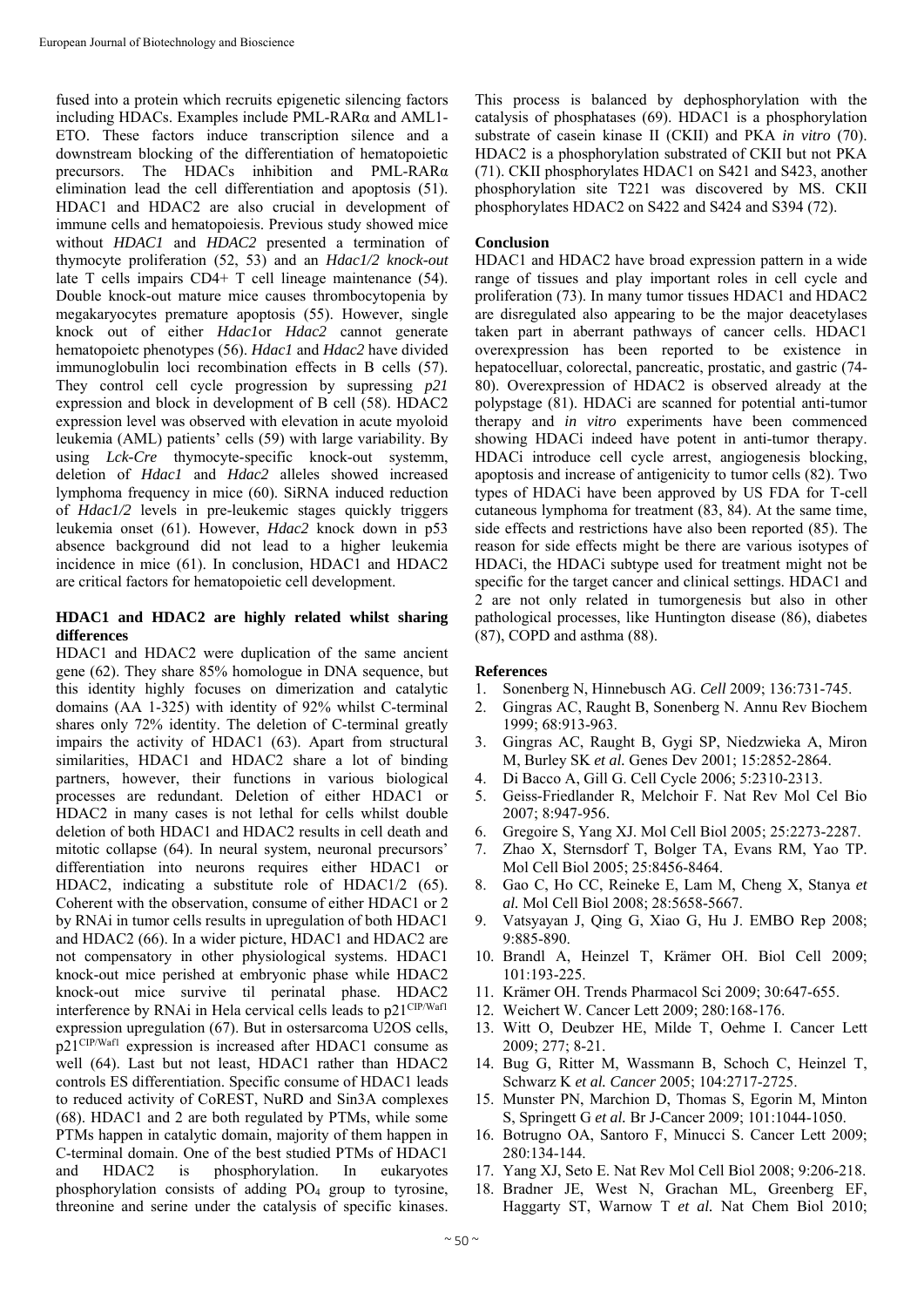6:238-243.

- 19. Minucci S, Pelicci PG. Nat Rev Cancer 2006; 6:38-51.
- 20. Müller S, Krämer OH. Curr Cancer Drug Targets 2010; 10:210-228.
- 21. Spange S, Wagner T, Heinzel T, Krämer OH. Int J Biochem Cell Biol 2009; 41:185-198.
- 22. Buchwald M, Krämer OH, Heinzel T. Cancer Lett 2009; 280:160-167.
- 23. Mattews GM, Newbold A, Johnstone RW. Adv Cancer Res 2012; 116:165-197.
- 24. Bradner JE, Mak R, Tanguturi SK, Mazitschek R, Haggarty SJ, Ross K *et al.* Proc Natl Acad Sci USA 2010; 107:12617-12622.
- 25. Mercurio C, Minucci S, Pelicci PG. Pharmacol Res 2010; 62:18-34.
- 26. Beckman R, Prives C. Perspect Biol, 2010, 2 a000935.
- 27. Richon VM, Emiliani S, Verdin E, Webb Y, Breslow R, Rifkind PA *et al.* Marks A. Proc Natl Acad Sci USA 1998; 95:3003-3007.
- 28. Nakajima H, Kim YB, Terano H, Yoshida M, Horinouchi S. Exp Cell Res 1998; 241:126-133.
- 29. Göttlicher M, Minucci S, Zhu P, Krämer OH, Schimpf A, Giavara S *et al.* EMBO J 2001; 20:6969-6968.
- 30. Suzuki T, Ando T, Tsuchiya K, Fukazawa N, Saito A, Mariko Y *et al.* J Med Chem 1999; 42:3001-3003.
- 31. Hess-Strumpp H, Bracker TU, Henderson D, Politz O. Int J Biochem Cell Biol 2007:39:1388-1405.
- 32. Candido EP, Reeves R, Davie JR. Cell 1978; 14:105-113.
- 33. Davie JR. J Nutr 2003; 133:24855-24935.
- 34. Gray JE, Haura E, Chiappori A, Tanvetyanon T, Williams CC, Pinder-Schenck M *et al.* Clin Cancer Res 2014; 20:1644-1655.
- 35. Atadja P. Cancer Lett 2009; 280:233-241.
- 36. Yoshida M, Kijima M, Akita M, Beppu M. J Biol Chem 1990; 265:17174-17179.
- 37. Vanhaecke T, Papeleu P, Elaut G, Rogiers V. Curr Med Chem 2004; 11:1629-1643.
- 38. Lu Q, Wang DS, Chen CS, Hu YD, Chen CS. *J Med Chem* 2005; 48:5530-5535.
- 39. Gu B, Zhu WG. Int J Biol Sci 2012; 8; 672-684.
- 40. Gottlieb E, Vousden KH. Perspect Biol, 2010, 2, A001040.
- 41. Rivlin N, Brosh R, Oren M, Rotter V. Genes Cnacer 2011; 2:466-474.
- 42. Meek DW, Anderson CW. Perspect Biol 2009, 1, A000950.
- 43. Schneider G, Krämer OH. Biochim Biophys Acta 2011; 1815:90-103.
- 44. Vousden KH, Prives C. Cell 2009; 137:413-431.
- 45. Li P, Wang D, Yao H, Doret P, Hao G, Shen Q *et al.* Oncogene 2010; 29:3153-3162.
- 46. Li DQ, Pakala SB, Reddy SD, Ohshiro K, Peng SH, Lian Y*et al.* J Biol Chem 2010; 285:10044-10052.
- 47. Kim Y, Park H, Park D, Lee YS, Choe J, Hahn JH *et al.* J Biol Chem *et al.* 2010; 285:25957-25968.
- 48. Martens JH, Stunnenberg HG. FESB Lett 2010; 584: 2662-2669.
- 49. Saeed S, Logie C, Stunnenberg HG, Martens JH. Br J Cancer 2011; 104:554-558.
- 50. Mitelman F, Johansson B, Mertens F. Nat Rev Cancer 2007; 7:233-245.
- 51. Krämer OH, Stauber RH, Bug G, Hartkamp J, Knauer SK. Leukemia 2013; 27:792-802.
- 52. Heideman MR, Wilting RH, Yanover E, Velds A, Jong J de, Kerkhoven RM *et al.* Blood 2013; 121:2038-2050.
- 53. Dovey OM, Foster CT, Conte N, Edwards SA, Edwards JM, Sigh R *et al.* Blood 2013; 121:1335-1344.
- 54. Boucheron N, Tschismarov R, Goeschl L, Moser MA, Lagger S, Sakaguchi S *et al.* Nat Immunol 2014; 15:439- 448.
- 55. Wilting RH, Yanover E, Heideman MR, Jacobs H, Horner J, van der Torre J *et al.* EMBO J 2010; 29:2586-2597.
- 56. Kurosawa K, Lin W, Ohta K. J Biochem 2010; 148:201- 207.
- 57. Yamaguchi T, Cubizolles F, Zhang Y, Reichert N, Kohler H, Seiser C *et al.* Genes Dev 2010; 24:455-469.
- 58. Kurosawa K, Lin W, Ohta K. J Biochem 2010; 148:201- 207.
- 59. Bradbury CA, Khanim FL, Hayden R, Bunce CM, White DA, Dryson MT *et al. Leukemia* 2005; 19:1751-1759.
- 60. Matthias P. Blood 2013; 121:1930-1931.
- 61. Santoro F, Botrugno OA, Dal Zuffo R, Pallavicini I, Mattews GM, Cluse L *et al.* Blood 2013; 121:3459-3468.
- 62. De Ruijter AJM, Van Gennip AH, Caron HN, Kemp S, Van Kuilenburg ABP. Biochem J 2003; 370:737-749.
- 63. Hassig CA, Fleischer TC, Billin AN, Schreiber SL, Ayer DE. *Cell* 1997; 89:341-347.
- 64. Montgomery RL, Davis CA, Potthoff MJ, Harberland M, Fielitz J, Qi X *et al.* Genes Dev 2007; 21:1790-1802.
- 65. Montgometry RL, Hsieh J, Barbosa AC, Richardson JA, Olsen EN. Proc Natal Acad Sci USA 2009; 19:7876-7881.
- 66. Senese S, Zaragoza K, Minardi S, Muradore I, Ronzoni S, Passafaro A *et al.* Mol Cell Biol 2007; 27:4784-4795.
- 67. Huang BH, Laban M, Leung CHW, Lee L, Lee CK, Salto-Tellez M *et al.* Cell Death Differ 2005; 12:395-404.
- 68. Dovey OM, Foster CT, Cowley SM. Proc Natl Acad Sci USA 2010; 107:8242-8247.
- 69. Deribe YL, Pawson T, Dikic I. Natl Struc Mol Biol 2010; 17:666-672.
- 70. Cai R, Kwon P, Yan-Neale Y, Sambuccetti L, Fischer D, Cohen D. Biochem Biophy Res Comm 2001; 283:445- 453.
- 71. Rush J, Moritz A, Lee KA, Guo A, Goss VL, Spek EJ *et al.* Nat Biotechnol 2005; 23:94-101.
- 72. Tsai SC, Seto E. Journal Biol Chem 2002; 277:31826- 31833.
- 73. Lagger G, O'Carroll D, Rembold M, Khier H, Tischler J, Weitzer G *et al.* EMBO J 2002; 21:2672-2681.
- 74. Choi JH, Kwon HJ, Yoon BI, Kim JH, Han SU, Joo HJ *et al.* Jpn J Cancer Res 2001; 92:1300-1304.
- 75. Weichert W, Röske A, Gekeler V, Beckers T, Ebert MP, Pross M *et al.* Lancet Oncol, 2008, 139-48, doi: 10.1016/S1470-2045(08)70004-4.
- 76. Miyake K, Yoshizumi T, Imura S, Suqimoto K, Batmunkh E, Kanemura H 2008; 36:e1-9. doi: 10.1097/MPA.0b013e31815f2c2a.
- 77. Weicher W, Röske A, Gekeler V, Beckers T, Stephan C, Jung K. Br J Cancer 2008; 12:604-610.
- 78. Weichert W, Röske A, Niesporek S, Noske A, Buckendahl AC, Dietel M *et al. Clin Cancer Res* 14, 1669-1677.
- 79. Rikimaru T, Taketomi A, Yamashita Y, Shirabe K, Hamatsu T, Shimada M, Maehara H. Oncology 2007; 72:69-74.
- 80. Halkodou K, Gaughan L, Cook S, Leung HY, Neal DE, Robson CN. Prostate 2004; 59:177-189.